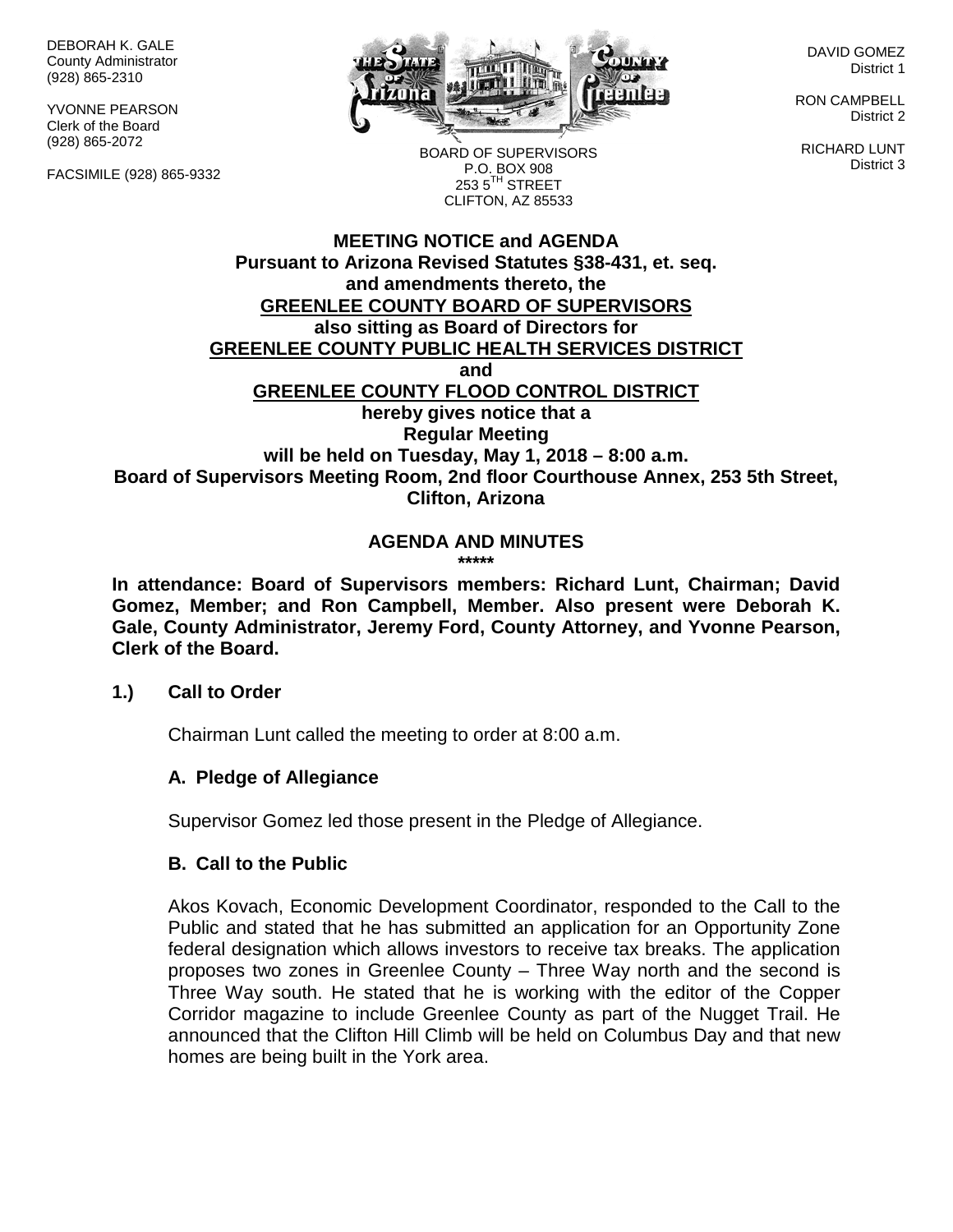Tom Powers, Greenlee County School Superintendent, responded to the Call to the Public and expressed his appreciation to all the Elected Officials and others who helped make the Mount Graham Safe House Golf Tournament a great success.

Tim Sumner, Sheriff, responded to the Call to the Public and stated that minutes to past several Board meetings are not posted on the website. He also stated that he has checked and that other counties do an invocation before meetings. The mock car accident at the Duncan High School was successful and he thanked Tony Hines, Public Works Facilities Manager, and Lendsey Basteen, Events Coordinator, for their assistance.

Daniel Cervantez, Clifton Resident, responded to the Call to the Public and stated he is a self-appointed advocate for the meals on wheels program and stated that a cinco de mayo meal will be prepared on Friday.

**2.) PUBLIC HEALTH SERVICES DISTRICT – the Board of Supervisors will convene as the Board of Directors of the Greenlee County Public Health Services District and will reconvene as the Board of Supervisors following consideration of these items:**

## **A. Consent Agenda**

- **1. Clerk of the Board: Consideration of approval of Public Health Services District expense warrants in excess of \$1,000.00**
- **2. Health & County Services Director: Consideration of approval of Amendment #2 of the Intergovernmental Agreement with the Arizona Department of Health Services for Tobacco Education and Prevention Services to renew and extend the contract through June 30, 2019**

Upon motion by Supervisor Campbell, seconded by Supervisor Gomez, and carried unanimously, the Board approved the Public Health Services District Consent Agenda as presented.

## **3.) Ed Holloway, Clifton Ranger, Apache-Sitgreaves National Forest A. Apache-Sitgreaves National Forest Update**

Mr. Holloway updated the Board on the following:

- The Ranger district is still dealing with vacancies and has some range staff personnel work will begin working in mid-May.
- The Forest Service is issuing training to employees regarding harassment/bullying and taken note that this type of culture will stop.
- The Rattlesnake fire has burned 30,000 acres and has been transferred from a stage III to a stage II management team and is under control.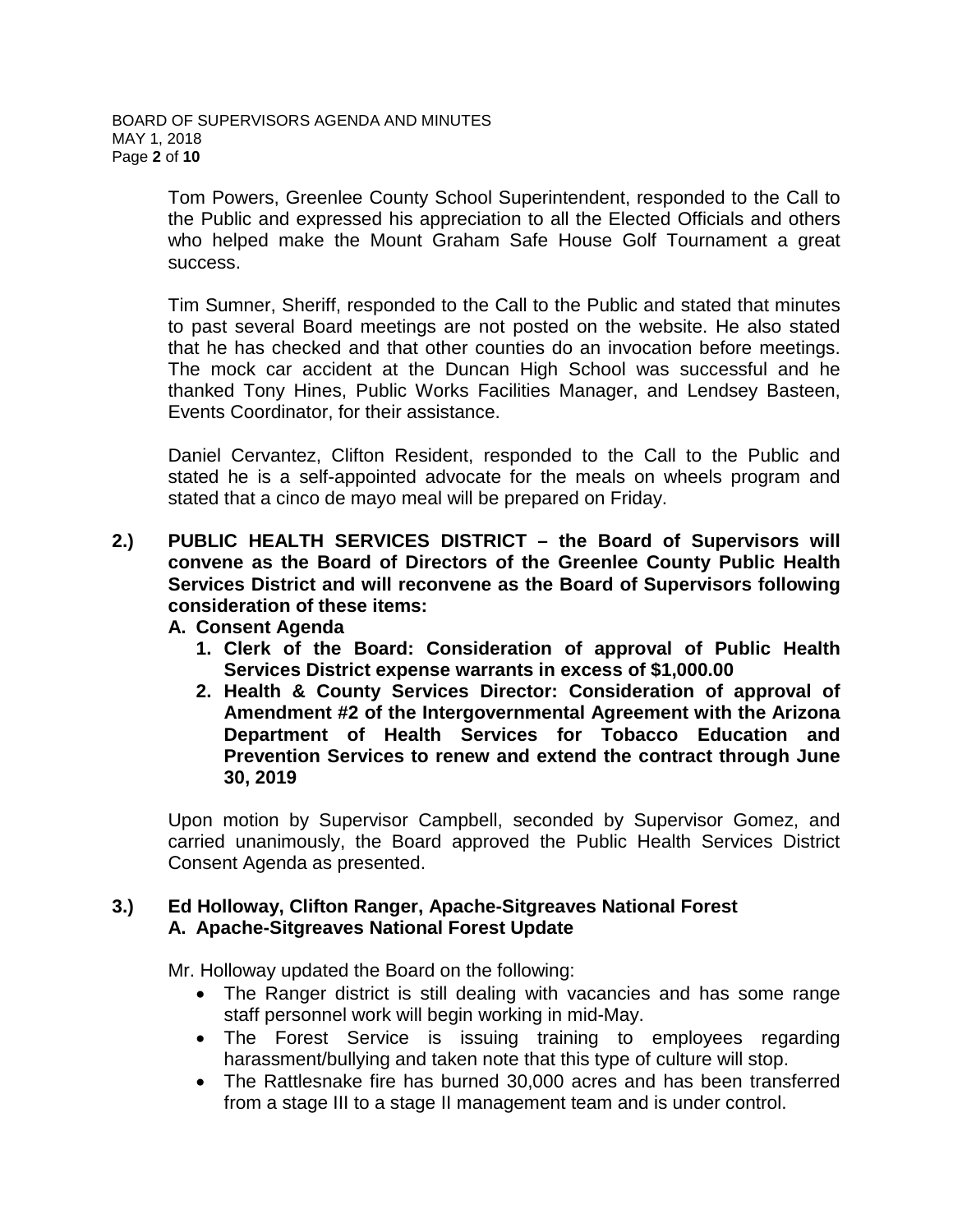- Apache-Sitgreaves National Forest will have Stage II fire restrictions go into effect this week which means no open flames will be allowed.
- He is working with grazing permittees who have been affected by the Rattlesnake fire – fencing is an issue.
- The Stateline NEPA project for grazing is ready to be submitted and a 30 day comment period will follow in a couple of months and is expected to be signed and implemented in early 2019.
- Mining Geological Surveys are being conducted by Bronco Expedition and BHP.

The Board thanked Mr. Holloway for the information.

# **4.) Berta Manuz, County Recorder**

## **A. Discussion/Action regarding the appointment of Kathy Valenzuela as Chief Deputy Recorder effective June 9, 2018 upon the retirement of Cheryl Wiltbank**

Ms. Manuz stated that she is sad that Ms. Wiltbank is leaving but happy that she will be able to retire. Ms. Wiltbank has been a loyal and dedicated friend and employee. Ms. Valenzuela has been working in her office for several years and will fill the Chief Deputy vacancy upon the retirement of Cheryl Wiltbank. Upon motion by Supervisor Gomez, seconded by Supervisor Campbell, and carried unanimously, the Board approved the appointment of Kathy Valenzuela as Chief Deputy Recorder, effective June 9, 2018.

## **B. Discussion/Action regarding the Administrative Assistant position in the Recorder's Office effective May 14, 2018**

Ms. Manuz stated that the appointment of Kathy Valenzuela as Chief Deputy will create an Administrative Assistant position vacancy. She is requesting to fill that position early to allow time for training before the retirement of Ms. Wiltbank. Ms. Manuz stated that the training period for that position will be funded with budgeted part-time funding in the budget for her department. Upon motion by Supervisor Gomez, seconded by Supervisor Campbell, and carried unanimously, the Board approved the request as presented.

## **C. Discussion/Action regarding the Employee Transaction Form of Kathy Valenzuela, Chief Deputy Recorder and Sharie Milheiro, Administrative Assistant**

Upon motion by Supervisor Gomez, seconded by Supervisor Campbell, and carried unanimously, the Board approved the request as presented.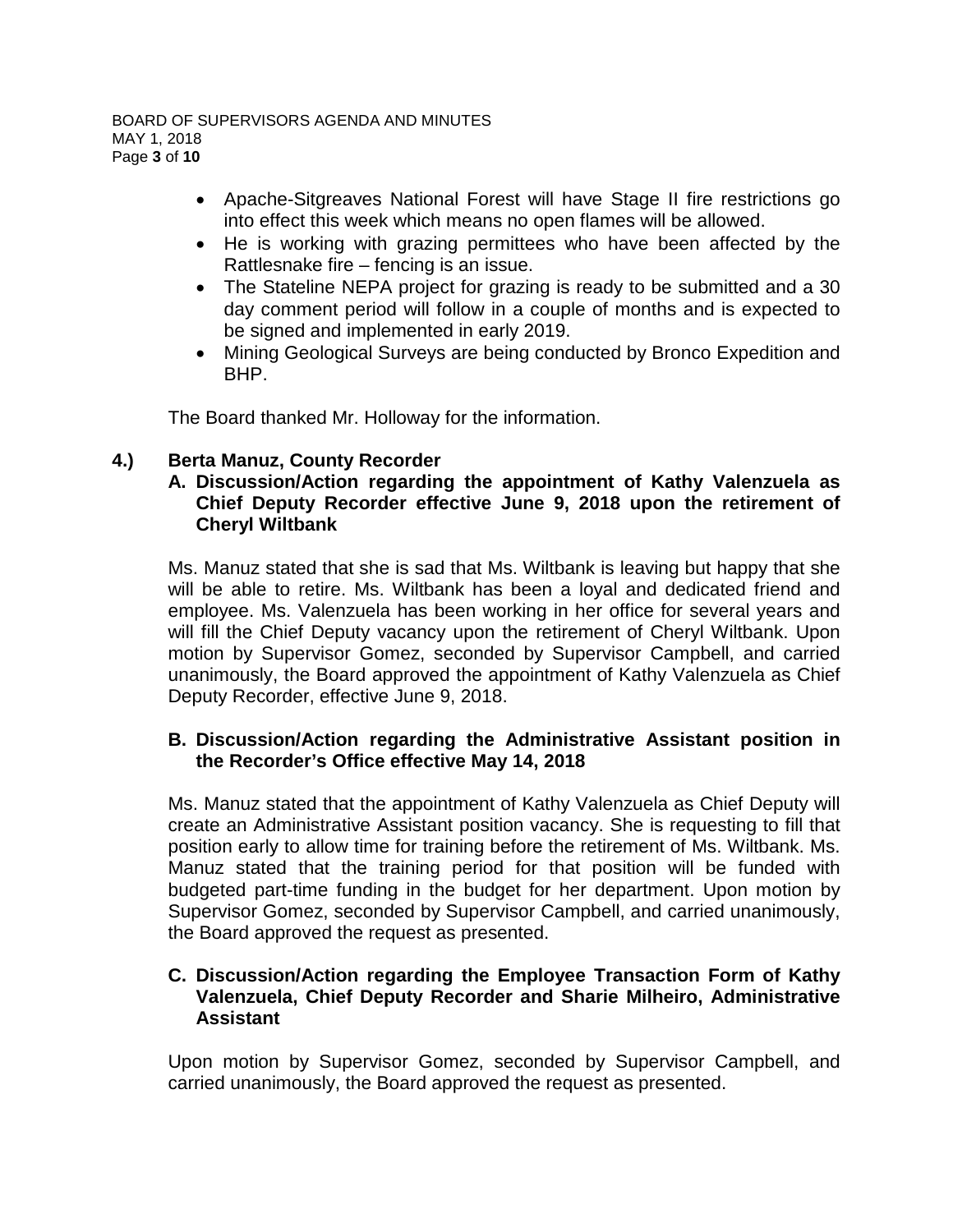## **5.) Lendsey Basteen, Events Coordinator**

## **A. Discussion/Action regarding the appointment of Fair & Racing Commission member to fill vacant seat**

Ms. Basteen explained that several of the members on the Fair & Racing Commission have extensive knowledge in livestock and that the appointment to fill the vacant seat needs to be someone who has knowledge of exhibits and other general areas of the Fair. She presented the names of four persons who were interested in the position including Shiloh Patton, Suzanne Masek-Gard, Molli Haught, and Doug Barlow. Ms. Basteen recommended appointment of Molli Haught. Upon motion by Supervisor Campbell, seconded by Supervisor Gomez, and carried unanimously, the Board appointed Molli Haught to fill the vacant position on the Fair and Racing Commission.

## **6.) Tim Sumner, Sheriff**

## **A. Discussion/Action regarding the donation and transfer of title of one (1) Water hauling trailer and two (2) Polaris ATV's from Greenlee County Search and Rescue to Greenlee County and a steel storage building**

Sheriff Sumner explained that the Search & Rescue applied for and received a United Way Grant, has purchased equipment and a building, and wants to donate the equipment and building to the County. Mr. Pete Hoynes, Search & Rescue, stated that the equipment and building would be donated to the County to be used by Search & Rescue and the Sheriff's Office. The group is hoping that the steel building would be centrally located and proposed locating it at the Airport. The building would be used to house the equipment. The Board expressed concerns that the application and purchase was made without consulting the County regarding the plan do donate the equipment and without consideration of future maintenance costs and without working out the issues of placement of the building including future maintenance and utilities, etc. Upon motion by Supervisor Campbell, seconded by Supervisor Gomez, and carried unanimously, the Board tabled the item to the next meeting with cost estimates including building location to be presented.

#### **7.) PUBLIC HEARING pursuant to Arizona Revised Statutes §4-201 for Application for Liquor License by Tracy Lynne Cauthen doing business as The Miners Diner and Bar, 106 Plaza Loop #3, Morenci, Arizona**

Upon motion by Supervisor Campbell, seconded by Supervisor Gomez, and carried unanimously, the Board convened into Public Hearing pursuant to Arizona Revised Statutes §4-201 for Application for Liquor License by Tracy Lynne Cauthen doing business as The Miners Diner and Bar, 106 Plaza Loop #3, Morenci, Arizona. Ms. Pearson explained that this was the time and date set for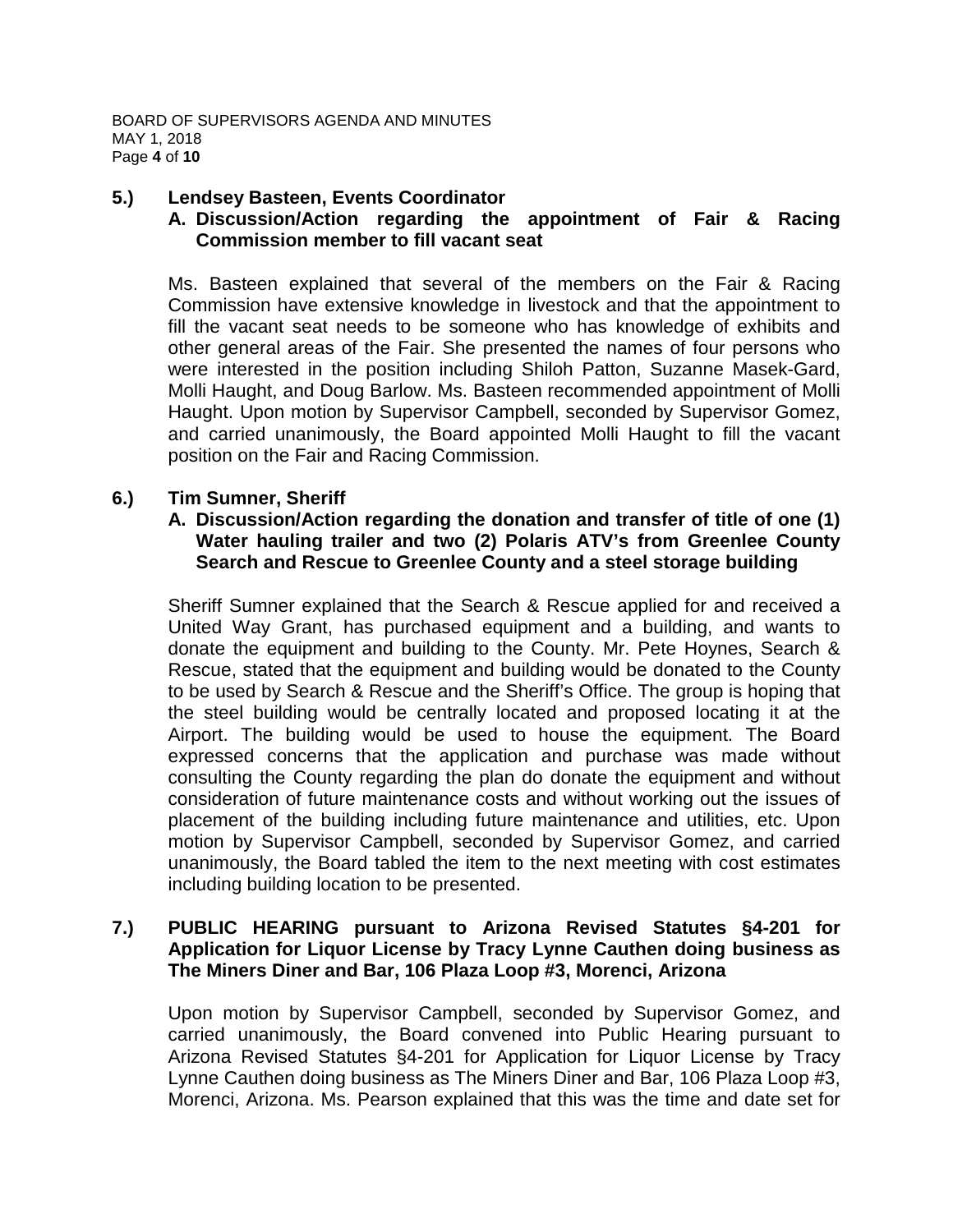the public hearing and that all required postings and notices have been posted. Ms. Tracy Cauthen stated that the restaurant is now open and that the business supports the community with donations. Daniel Cervantez, Clifton resident, made a comment in favor of the application. No other comments for or against the request were received. Upon motion by Supervisor Campbell, seconded by Supervisor Gomez, and carried unanimously, the Board reconvened into regular session.

#### **8.) Discussion/Action regarding the Application for Liquor License by Tracy Lynne Cauthen doing business as The Miners Diner and Bar, 106 Plaza Loop #3, Morenci, Arizona**

Upon motion by Supervisor Campbell, seconded by Supervisor Gomez, and carried unanimously, the Board approved the Application for Liquor License by Tracy Lynne Cauthen doing business as The Miners Diner and Bar, 106 Plaza Loop #3, Morenci, Arizona

## **9.) Discussion/Action regarding Greenlee County Scoping Comments on the Black River Restoration Project**

Ms. Gale presented the comments submitted on the Black River Restoration Project. Supervisor Lunt requested that a reference to grazing be included. Upon motion by Supervisor Campbell, seconded by Supervisor Gomez, and carried unanimously, the Board approved the comments as presented with the inclusion of language referencing grazing as discussed.

## **10.) Kay Gale, County Administrator A. Fiscal Year 2017 Audit**

Ms. Gale presented the 2017 Audit and Financial Statement and stated that there was only one finding for late filing. The late filing was due to the last minute decision of auditors that the Accommodation School funding should be included in the financial statements. She explained that the Accommodation School has been in existence for 50 years and this is the first time this became an issue. She stated that for the future, in order to allow more auditing time it is recommended that the deadline for expense posting to previous years budgets be moved to July 31st. The Board agreed with the new deadline.

**B. Discussion/Action regarding implementation of Greenlee County Fire Restrictions – Resolution 18-05-01 regulating open burning in unincorporated areas of Greenlee County during declarations of fire emergency**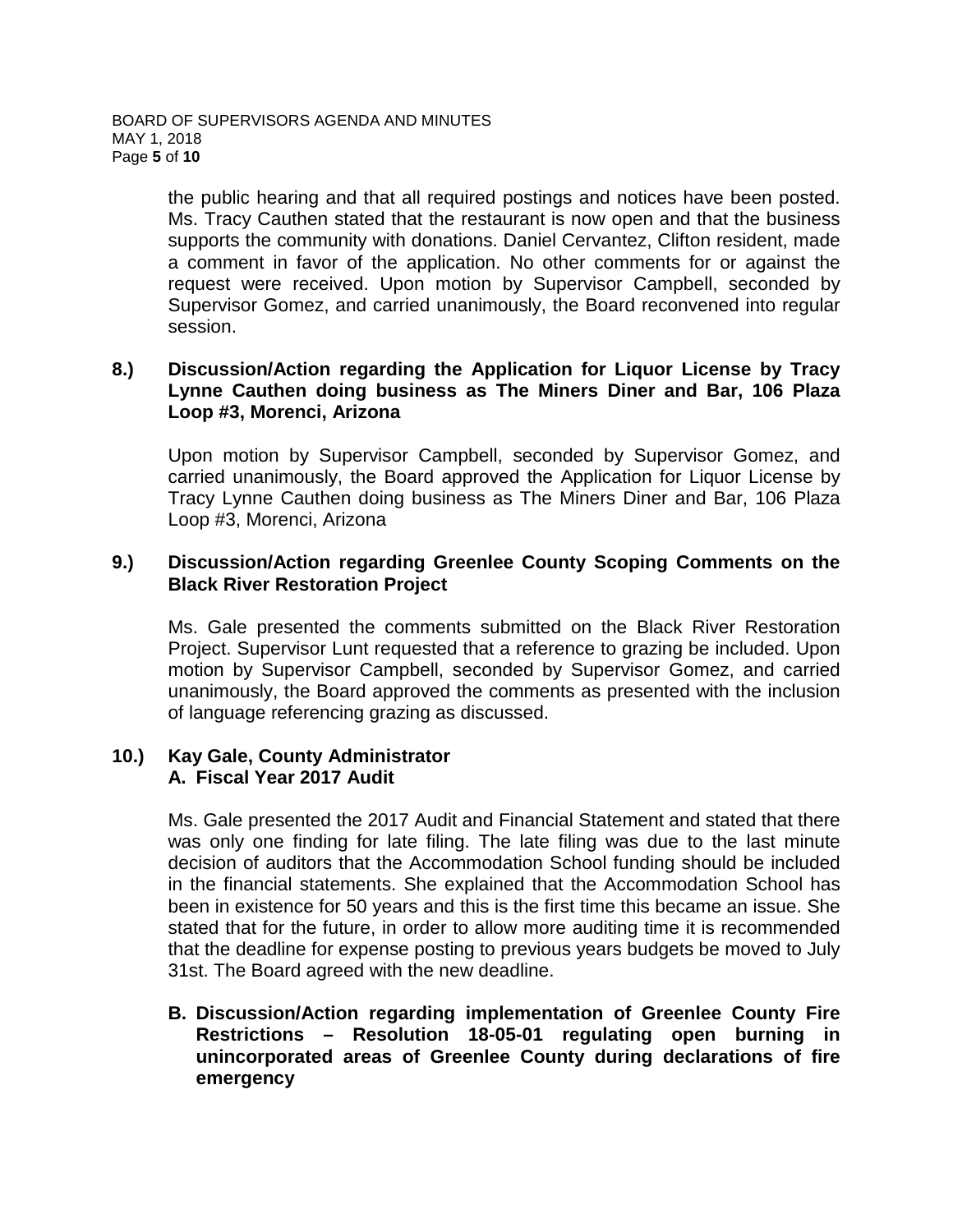Ms. Gale recommended implementation of Greenlee County Emergency Fire Restrictions due to extremely dry conditions. This is following the recent implementation of Stage II fire restrictions by the Forest Service, State Land Department, and BLM Lands. Supervisor Campbell stated that he attended the Incident Command Management meeting yesterday and that the Rattlesnake fire is 63% contained and is burning in the Wallow Fire scar and that he appreciates the good communication regarding the status of the fire. Upon motion by Supervisor Gomez, seconded by Supervisor Campbell, and carried unanimously, the Board adopted Resolution 18-05-01 and implementation of Greenlee County Fire Restrictions.

## **RESOLUTION 18-05-01**

## **A RESOLUTION OF THE GREENLEE COUNTY BOARD OF SUPERVISORS REGULATING OPEN BURNING IN UNINCORPORATED AREAS OF GREENLEE COUNTY DURING DECLARATIONS OF FIRE EMERGENCIES.**

**WHEREAS**, Arizona Revised Statutes §26-311 authorizes the county board of supervisors to declare that an emergency exists and to impose all necessary regulations to preserve the peace and order in the unincorporated areas of the county; and

**WHEREAS**, Arizona Revised Statutes §26-307 authorizes counties to make, amend, and rescind orders, rules, and regulation necessary for emergency functions not inconsistent with orders, rules and regulations promulgated by the governor and to suspend any regulation or law in conflict with said county orders, rules and regulations; and

**WHEREAS**, Arizona Revised Statutes §49-501 prohibits open burning in unincorporated areas of the county with certain broad exceptions; and

**WHEREAS**, both Arizona Revised Statute §11-251.05 and §11-251(31) authorizes counties to adopt ordinances necessary or proper to carry out the duties, responsibilities, and functions of the county and to prescribe punishment by fine, imprisonment, or both, for the violation of the ordinance, not to exceed the maximum limitations established for a Class 1 misdemeanor; and

**WHEREAS**, the Greenlee County Board of Supervisors is concerned about dry conditions, low humidity, increased winds, high temperatures, and the risk that manmade fires present to Greenlee County is great; and

**WHEREAS**, the United States Department of Agriculture and the United States Forest Service prohibit certain fires in areas designated by order; and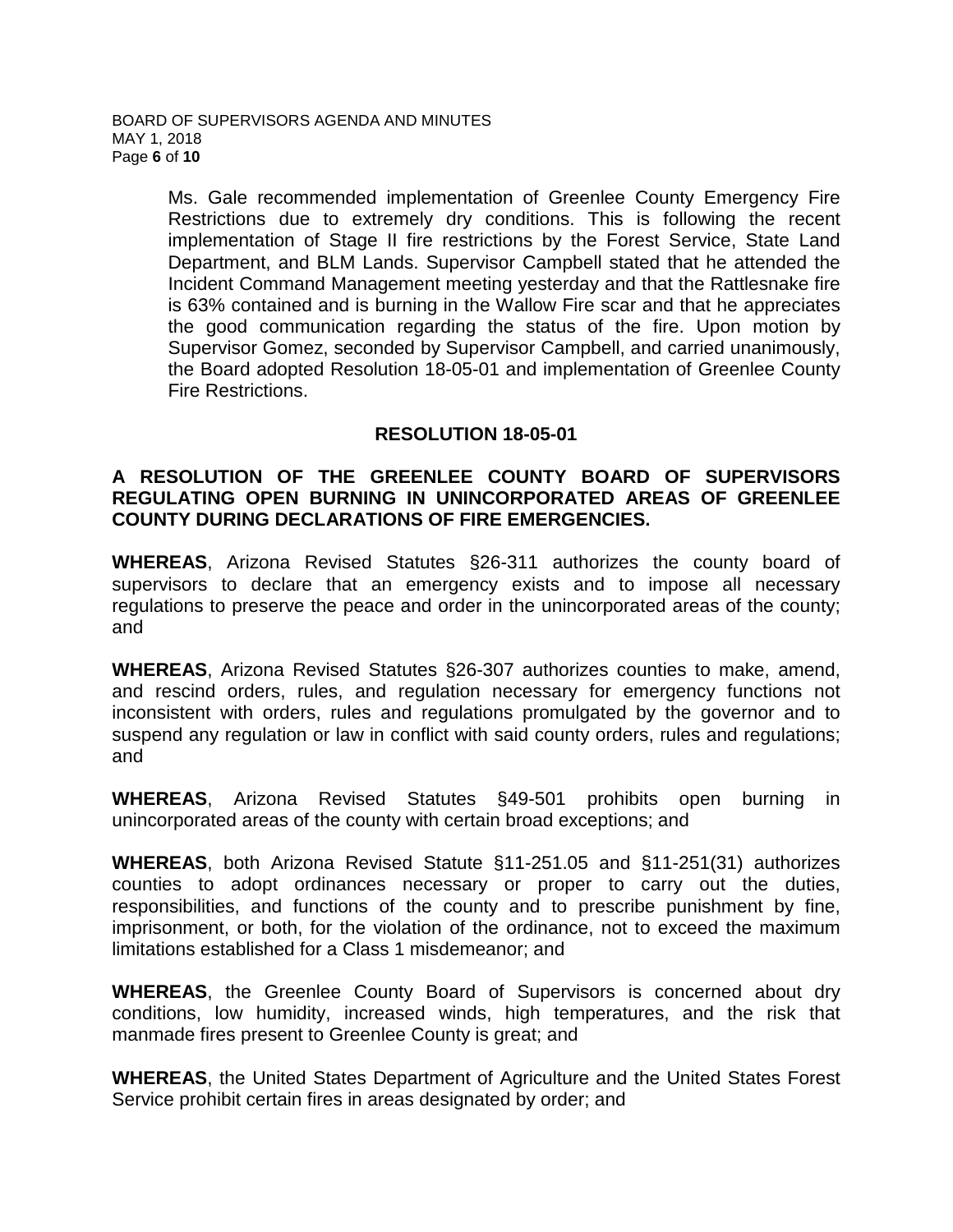**WHEREAS**, the Greenlee County Emergency Management Director recommend that the Board of Supervisors take action to prohibit all open burning in the unincorporated areas of the county during times of extreme fire danger.

**NOW, THEREFORE, BE IT RESOLVED THAT**, the Greenlee County Board of Supervisors herby declares that an emergency exists for the preservation of the public peace, health and safety of the County of Greenlee and orders the expedited enactment of Emergency Fire Restrictions as outlined in the Greenlee County Outdoor Fire Ordinance and shall be effective immediately.

**PASSED AND ADOPTED** by the Greenlee County Board of Supervisors this 1<sup>st</sup> day of May, 2018.

/s/ Richard Lunt, Chairman

ATTEST: /s/ Yvonne Pearson, Clerk of the Board

APPROVED AS TO FORM: /s/ Jeremy Ford, County Attorney

## **C. County and State budget and legislative issues**

Ms. Gale will cover these reports later in the meeting during the budget work session.

## **D. Calendar of Events**

The Calendar of Events was reviewed.

## **11.) Consent Agenda**

- **A. Clerk of the Board: Consideration of approval of expense warrants in excess of \$1,000.00 – Voucher 1075; 1076; 1078**
- **B. Chief Finance Officer: Consideration of approval of General Fund loans in the amount of \$1,504.02 to be reimbursed upon receipt of funds: Fund 118 - \$55.35; Fund 167 - \$1,448.67**
- **C. County Assessor: Consideration of approval of Employee Transaction Form – B. Alvarez, Appraiser III**
- **D. County Sheriff: Consideration of approval of Employee Transaction Form – L. Clonts, Deputy Cadet**
- **E. Public Works Manager, Roads: Consideration of approval of Employee Transaction Form – J. Leaman, Operations Tech II**

Upon motion by Supervisor Gomez, seconded by Supervisor Campbell, and carried unanimously, the Board approved the Consent Agenda as presented.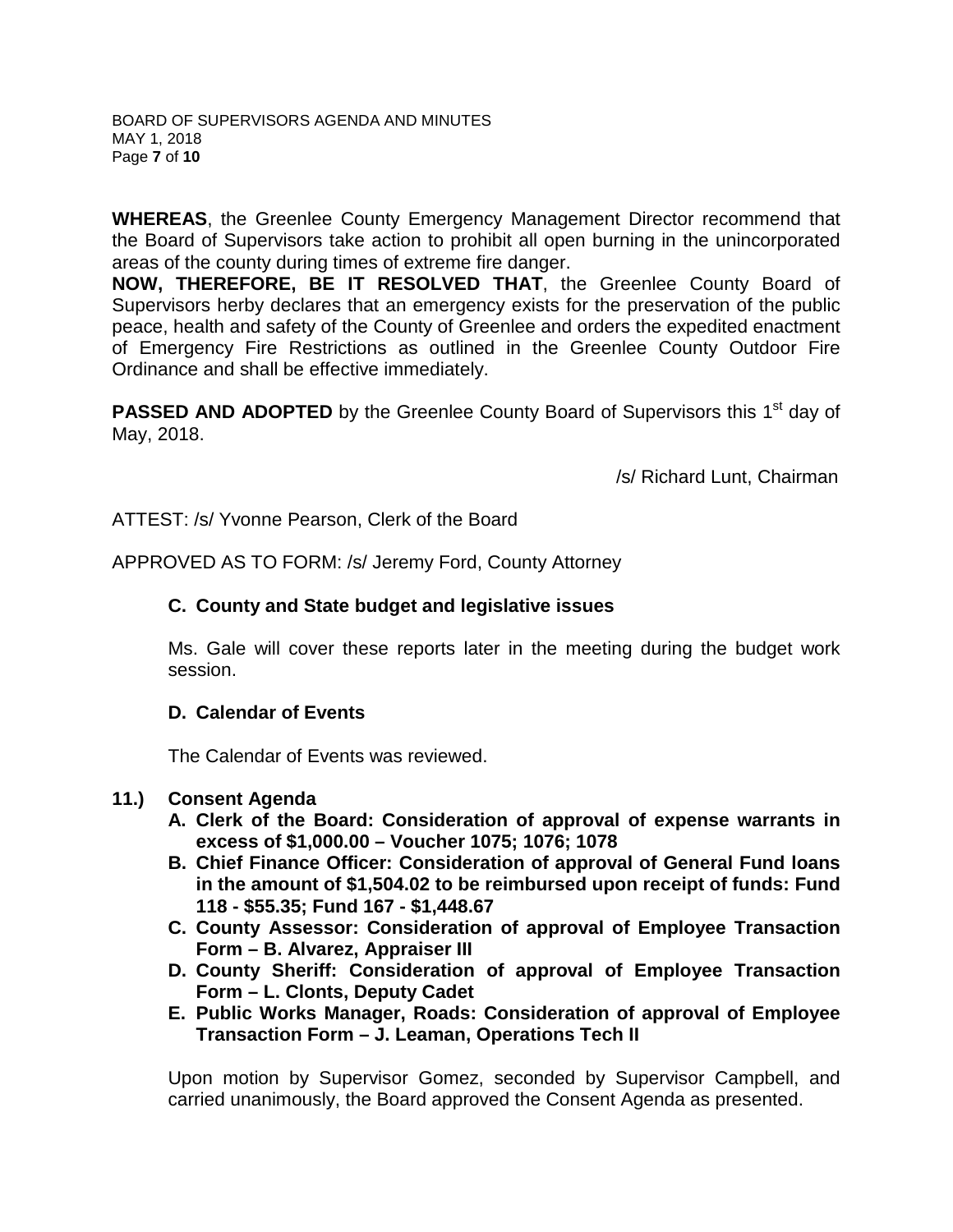## **12.) Supervisor Reports**

## **Supervisor Ron Campbell**

## **A. Forest Service Incident Management Team meeting regarding Rattlesnake Fire**

Supervisor Campbell reported this in item 10.B earlier in the meeting.

## **Supervisor Richard Lunt A. Eastern Arizona Counties Organization (ECO) meeting**

Supervisor Lunt attended the ECO meeting where Rod Ross with APS was a guest speaker. Mr. Ross talked about the Clean Energy for a Healthy Arizona ballot initiative that has been filed by a California billionaire which proposes to have all utilities on 50% renewal energy by 2030.

## **B. County Supervisors Association (CSA) meeting**

Supervisor Lunt attended the CSA meeting where Tommy Kline, Gila County Supervisor, was elected as the National Association of Counties (NACo) Western Interstate Region (WIR) voting representative and Liz Archuleta, Coconino County Supervisor, was elected as the alternate non-voting member. Manny Ruiz, Santa Cruz County Supervisor, was elected as the representative on the NACo Board. He stated that the CSA budget and audit were approved.

## **C. County Supervisors Association Legislative Policy Committee meeting**

Supervisor Lunt attended the County Supervisors Association Legislative Policy Committee meeting where the State budget and several bills affecting counties were discussed including education and vehicle registration fees.

## **D. Senate Committee on Energy, Environment and Natural Resources meeting-Rural water issues**

Supervisor Lunt attended the Senate Committee on Energy, Environment and Natural Resources meeting-Rural water issues hearing where many persons gave testimony expressing their concerns and how water affects them. He expressed appreciation that the hearing was held in rural Arizona.

## **13.) Fiscal Year 2019 Budget Work Session**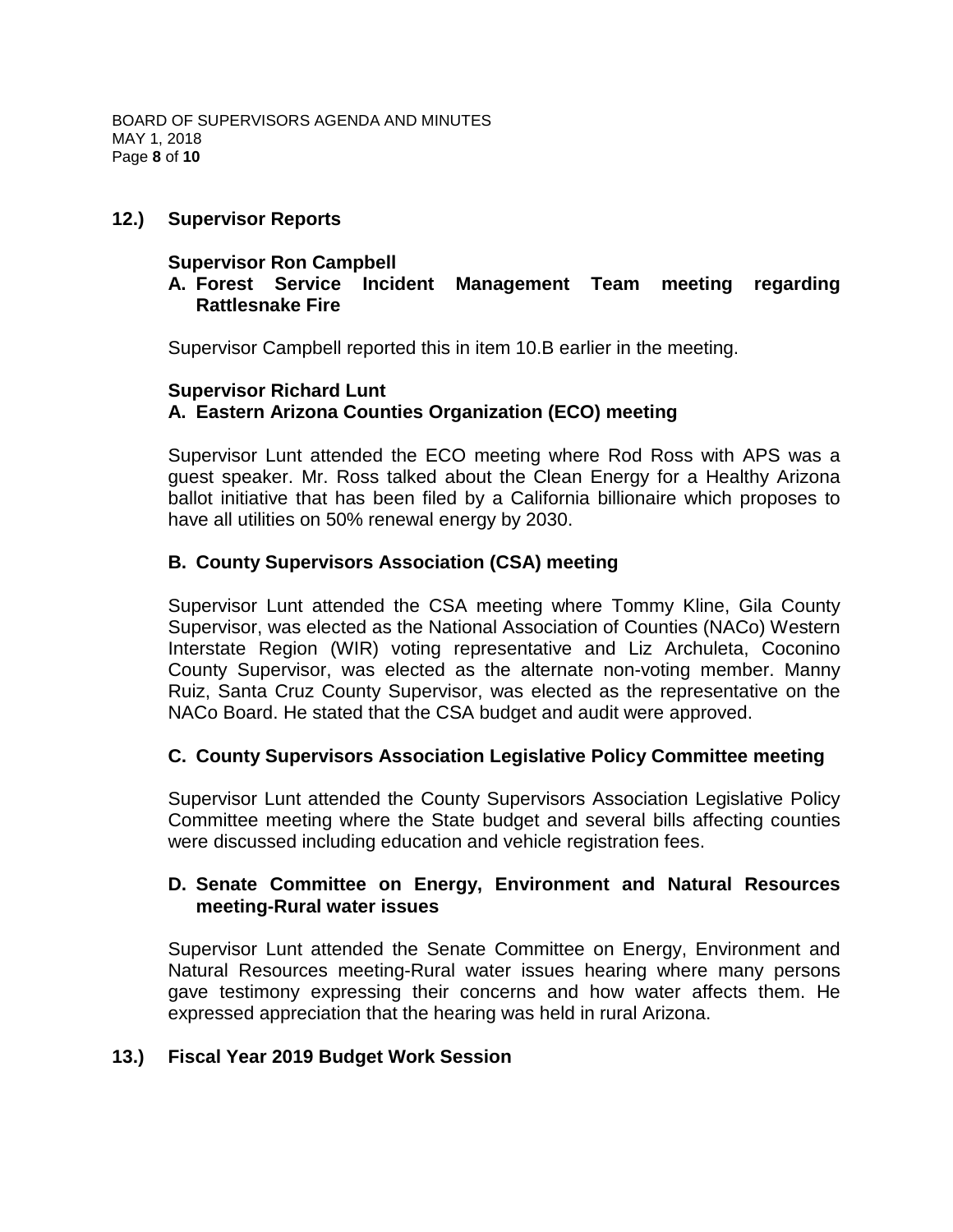Mr. Powers spoke to the Board regarding the Red for Ed Teacher walk out and the Governor's proposed 10% teacher salary increase over the next 2 years leaving questions as to who is eligible for the increase. Ms. Gale stated that this could become a secondary tax issue for citizens. Mr. Powers stated that there will be no teacher walk-outs in Greenlee County.

# **A. Health Department Budget Presentation**

Steve Rutherford, Health & County Services Director, reported that the number of ambulance runs has decreased from 966 last year to 911 this year, the number of transfers to Mt. Graham has dropped, and the number of refusals for transports has increased. Ms. Gale stated that Greenlee County has never charged indirect costs to grant funding that is received and that it is possible to charge a Public Works facilities vacant position to that budget. The tax rate for the Public Health Services District was discussed.

## **B. Public Works Budget Presentation**

## **1. David Manuz, Roads/Landfill**

Mr. Manuz reviewed the many accomplishments and ongoing activities in the Road Department. New projects and purchases for fiscal year 2019 include:

- Upgrading the chain link fencing at the Loma Linda Landfill with new gates and improving the water system for improved dust control and landscaping.
- Purchase of a new road material screen
- Purchase of new culverts to be installed on Juan Miller and Eagle Creek roads

Ms. Gale stated that discussions need to be scheduled regarding possible fee increases for commercial debris at the landfill.

# **2. Tony Hines, Facilities/Fleet/Parks**

Mr. Hines reviewed the several accomplished projects regarding facilities, parks, and fleet. He stated that over the past year there have been 122 service requests completed and 117 closed with an average of 2.8 days to complete. LED lights are installed to conserve energy. 144 vehicles were serviced and 985 work orders have been completed as of April 23<sup>rd</sup>. Fiscal year 2019 projects and purchases include:

- Outside courthouse and annex building maintenance in Clifton
- Adding landscaping to parks and develop ball parks in Ward Canyon, Loma Linda, and Duncan
- Purchase a new mower for parks